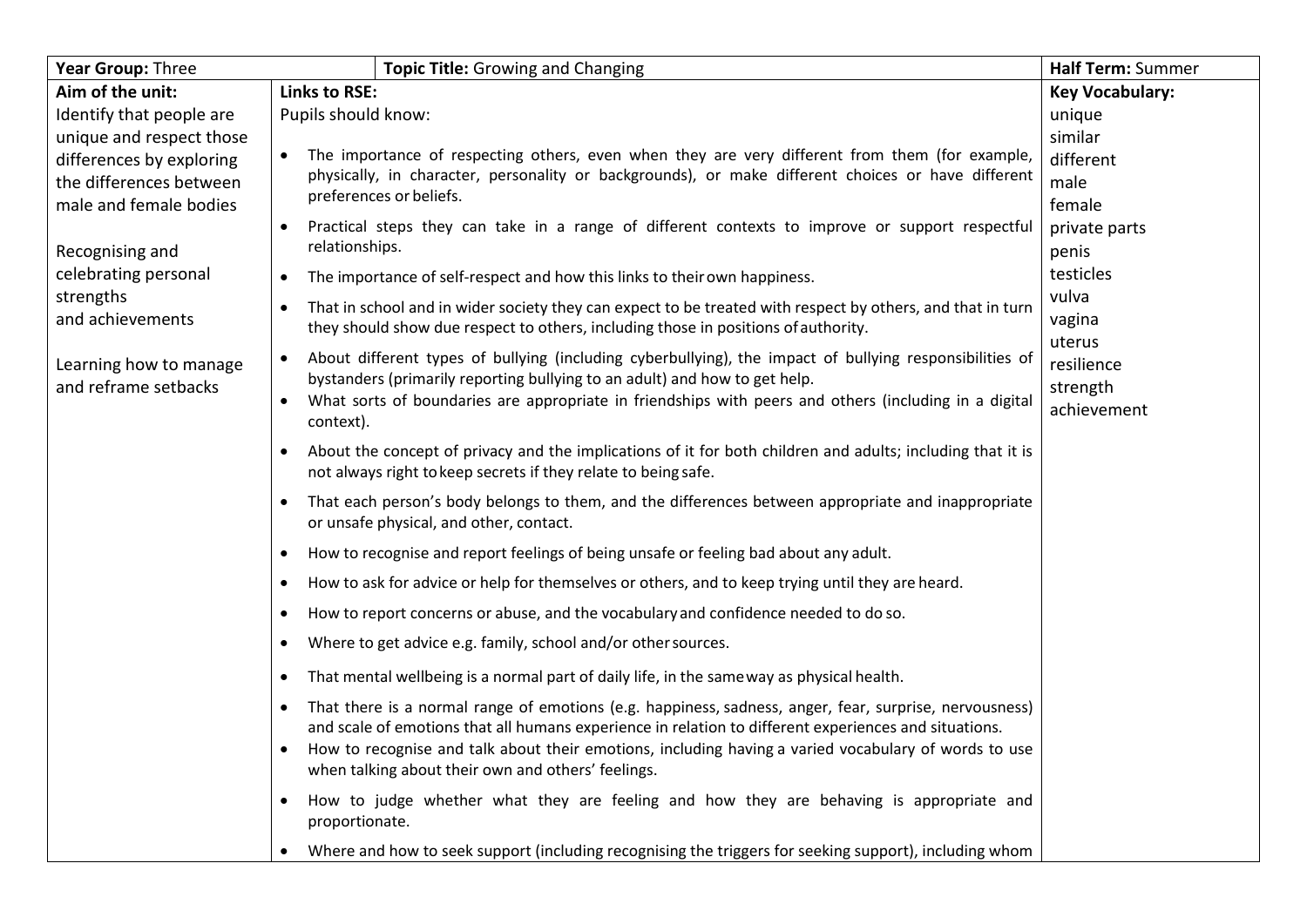|              |                                                                                       |                                   | in school they should speak to if they are worried about their own or someone else's mental wellbeing |                          |
|--------------|---------------------------------------------------------------------------------------|-----------------------------------|-------------------------------------------------------------------------------------------------------|--------------------------|
|              |                                                                                       |                                   | or ability to control their emotions (including issues arising online).                               |                          |
|              | $\bullet$                                                                             |                                   | It is common for people to experience mental ill health. For many people who do, the problems can be  |                          |
|              | resolved if the right support is made available, especially if accessed early enough. |                                   |                                                                                                       |                          |
| Lesson       | <b>Learning Challenge</b>                                                             | <b>Learning Outcomes</b>          | <b>Outline of Learning Experience</b>                                                                 | <b>Resources</b>         |
|              |                                                                                       |                                   |                                                                                                       |                          |
| $\mathbf{1}$ | Can I identify that                                                                   | Children will be able to:         | Refer to the learning outcomes, explain that the children will be                                     | It's OK to be different, |
|              | people are unique                                                                     | Know and respect the<br>$\bullet$ | learning about the human body and the differences that make each                                      | Todd Parr (JN has a      |
|              | and to respect                                                                        | body differences                  | person unique. Ask the children to define what the word 'unique'                                      | copy)                    |
|              | those differences                                                                     | between ourselves and             | means. Explain that they will also be learning about some of the                                      | Pictures of male and     |
|              | by exploring the                                                                      | others                            | differences between male and female bodies.                                                           | female bodies            |
|              | differences                                                                           | Name the male and<br>$\bullet$    |                                                                                                       | Body difference cards    |
|              | between male and                                                                      | female body parts using           | <b>Exploring difference</b>                                                                           | Cinderella's Bum (JN     |
|              | female bodies?                                                                        | the agreed words                  | Read 'It's okay to be different' by Todd Parr.                                                        | has a copy)              |
|              | <b>Reflection</b>                                                                     |                                   |                                                                                                       |                          |
|              |                                                                                       |                                   |                                                                                                       |                          |
|              |                                                                                       |                                   |                                                                                                       |                          |
|              |                                                                                       |                                   | Ask questions to explore the book.                                                                    |                          |
|              |                                                                                       |                                   | Can they remember some of the differences in the book?<br>$\bullet$                                   |                          |
|              |                                                                                       |                                   | Which examples were about body differences?                                                           |                          |
|              |                                                                                       |                                   | Make a list on the board.                                                                             |                          |
|              | <b>Responsibility</b>                                                                 |                                   | Why do you think the author wrote a book called 'It's okay to be                                      |                          |
|              |                                                                                       |                                   | different'? Reinforce that it is never okay to tease or bully someone                                 |                          |
|              |                                                                                       |                                   | because their body is different.                                                                      |                          |
|              |                                                                                       |                                   |                                                                                                       |                          |
|              |                                                                                       |                                   | Male and female body parts                                                                            |                          |
|              |                                                                                       |                                   | Ask the children what they understand by the words 'male' and                                         |                          |
|              |                                                                                       |                                   | 'female'. Explain that some body differences are linked to a                                          |                          |
|              |                                                                                       |                                   | person's biological sex and that these different body parts are                                       |                          |
|              |                                                                                       |                                   | sometimes described as 'female' or 'male' body parts. Tell the                                        |                          |
|              |                                                                                       |                                   | children that they are now going to look at some drawings of babies                                   |                          |
|              |                                                                                       |                                   | and children without their clothes on so that is is easier to see the                                 |                          |
|              |                                                                                       |                                   | differences. Discuss how the children can manage their feelings                                       |                          |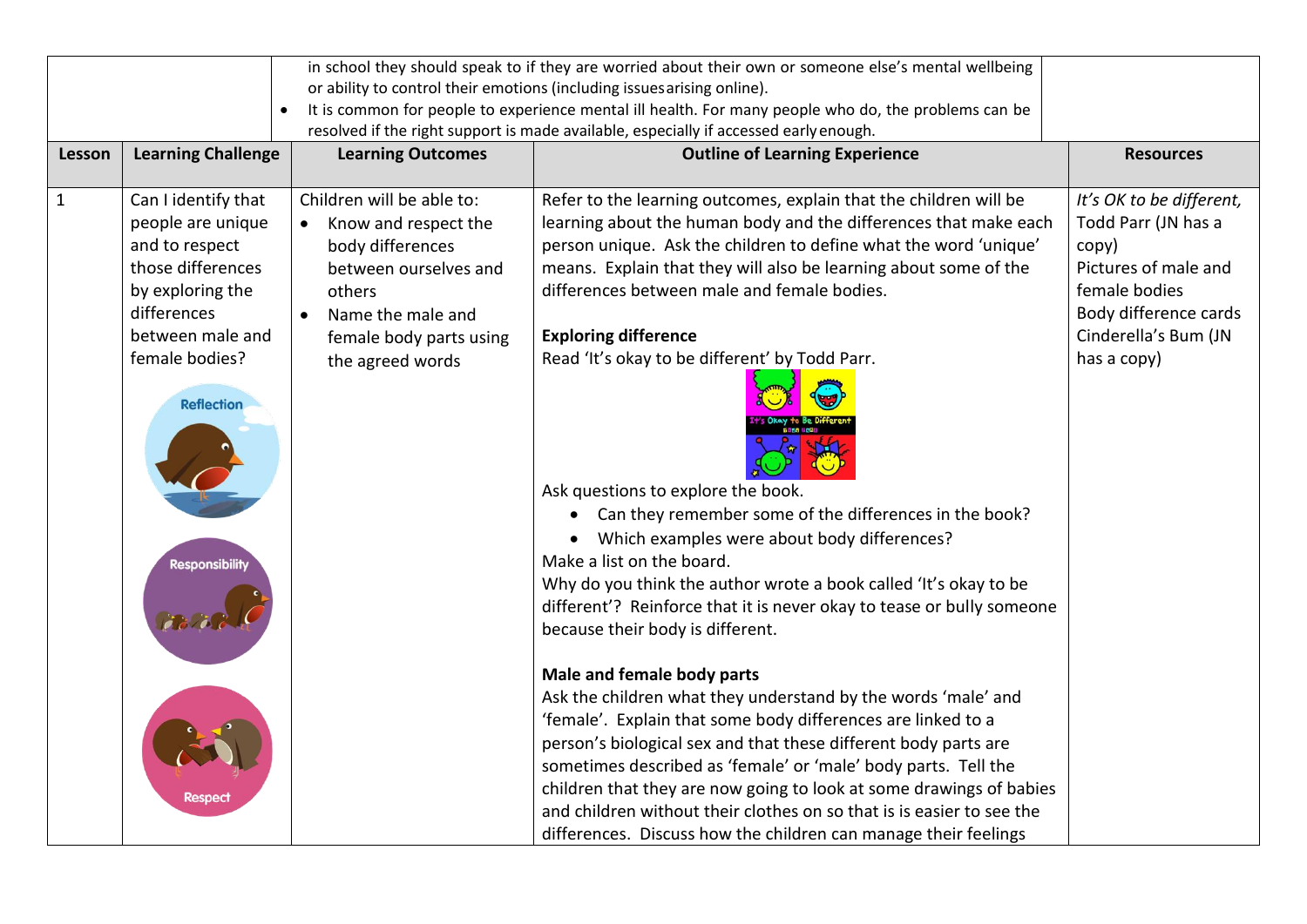

while looking at the pictures; explore the reasons why some children might feel embarrassed or uncomfortable. Assure the children that their bodies do amazing things and they are something to be proud of.

Using the pictures of make and female bodies show the two pictures of newborn badies and asl the children to tell you which is the male and which one is the female.

Next show the drawing of male and female children and ask the children to name all the body parts they can see; which body parts are similar for males and females? Remind the children that are difference is the private parts. Use the final picture to clarify that the vagina is inside the body and leads up to the uterus, which is the part of the body where a baby can grow. Ensure the children understand the words: penis, testicles, vulva, vagina and uterus.

Ask the children to consider why males and females have different private parts. Remind them of the learnng from Year 2 that a make and female are needed in order to make new life. Explain that males and females need their different private parts so that when they become adults they will be able to make a baby if they want to.

## **Body difference card matching game**

In small, single sex groups, give each group a set of Body Difference Matching Cards. Explain that the cards illustrate some of the differences and similarities between females and males. Ask the groups to sequence the numbered sentence cards in the correct order and then match them to the correct picture. As a class discuss and sequence the pictures using the matching cards on the whiteboard; correcting any misunderstandings. Emphasise that, as with other body parts, the private parts look different people and can look very different to the ones in the pictures and that is okay. **Keeping Safe** In a circle, as the children why they think that the male and female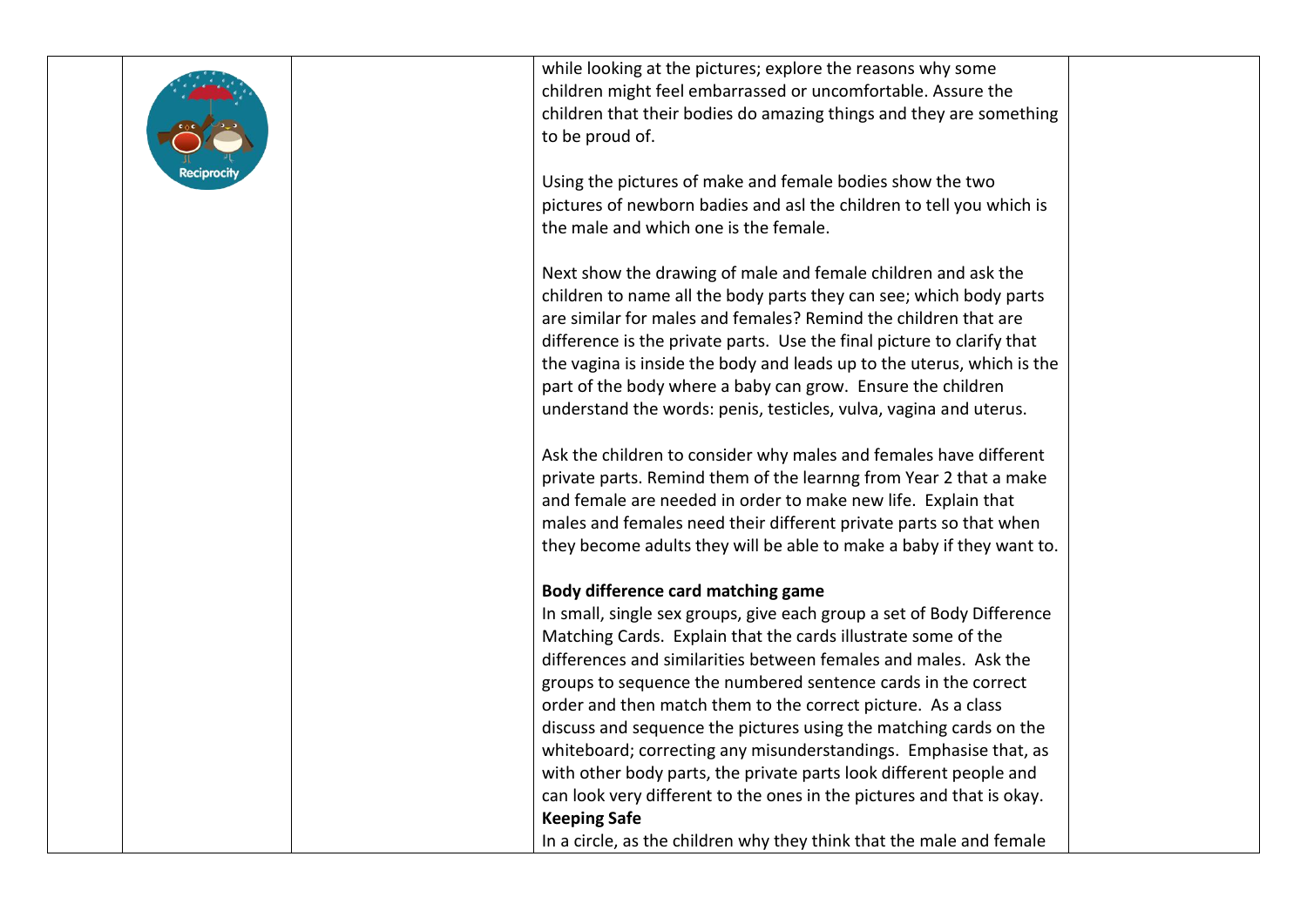|  | body parts are sometimes called private parts. Include the<br>following questions: |  |
|--|------------------------------------------------------------------------------------|--|
|  | • What does the word 'private' mean?                                               |  |
|  | Should other children ask to see or touch a person's private                       |  |
|  | parts?                                                                             |  |
|  | Should an adult ask to see or touch a child's private parts?<br>$\bullet$          |  |
|  | Are there other body parts that might be considered private                        |  |
|  | or that other people should not touch? Remind them of the                          |  |
|  | lesson in the Autumn term they did on safe touch.                                  |  |
|  |                                                                                    |  |
|  | <b>Review learning</b>                                                             |  |
|  | Refer back to the learning outcomes and assess learning using a                    |  |
|  | quick thumbs up exercise asking whether certain body parts are                     |  |
|  | male or female.                                                                    |  |
|  |                                                                                    |  |
|  | <b>Additional Activities</b>                                                       |  |
|  | Story about body image : Cinderlla's bum by Nicolas Allan                          |  |
|  |                                                                                    |  |
|  | What makes us unique?                                                              |  |
|  | Ask the children to imagine that they are creating a book like Todd                |  |
|  | Parr's and to think of two new things that could make bodies                       |  |
|  | unique. Explain that they can use things that are unique about their               |  |
|  | own bodies if they want to or they can think about it more                         |  |
|  | generally. They complete the sentences, 'It's okay to' Remind                      |  |
|  | them of all the examples on the board that have already been                       |  |
|  | discussed. As a group, share some of the other ways that bodies can                |  |
|  | be unique and the reasons why it is important to treat others with                 |  |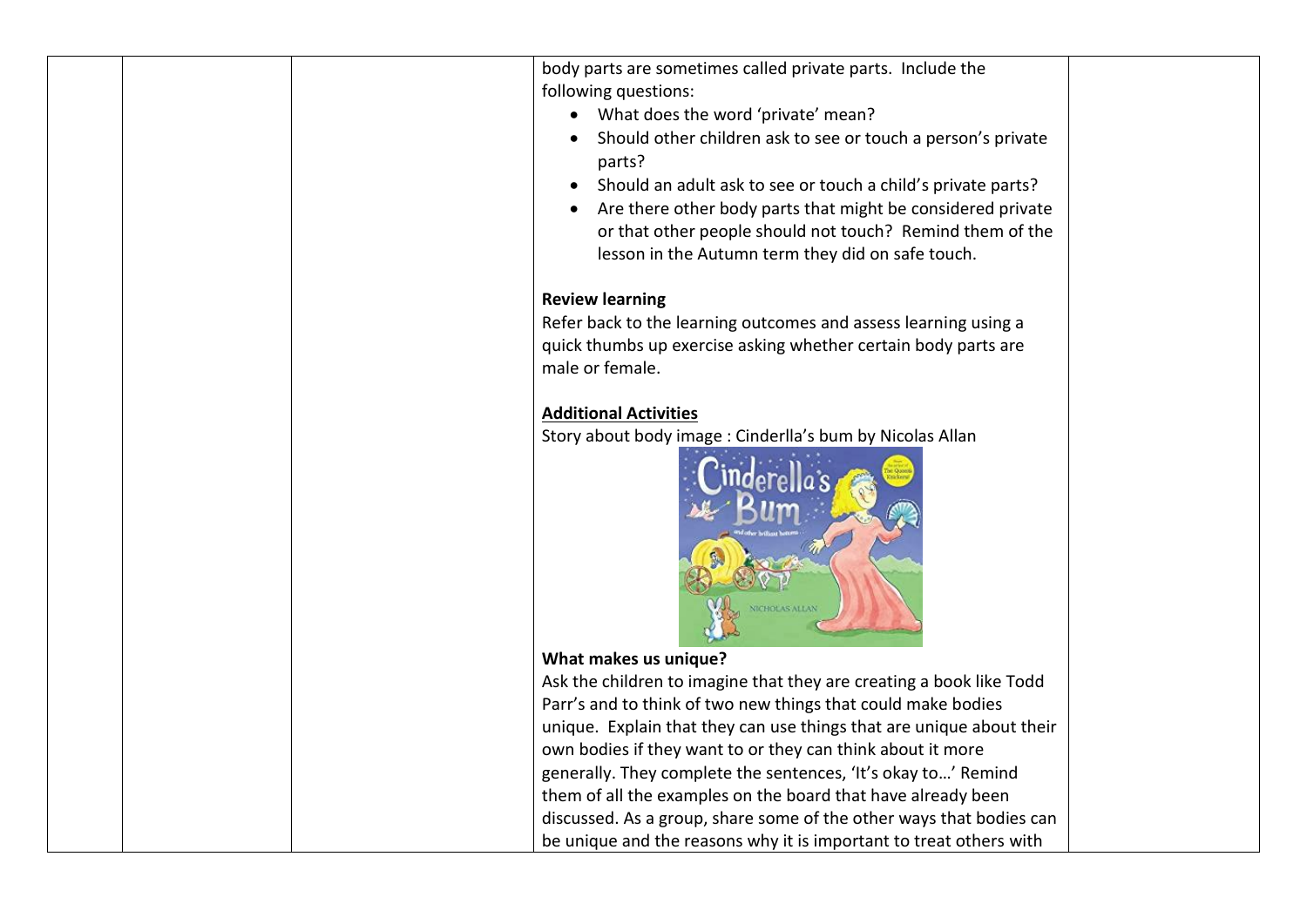|                |                                                                                                                             |                                                                                                                                       | respect.                                                                                                                                                                                                                                                                                                                                                                                                                                                                                                                                                                                                                                                                                                                                                                                                                                                                                                                                                                                                                                                                                                                                                                                        |                                                |
|----------------|-----------------------------------------------------------------------------------------------------------------------------|---------------------------------------------------------------------------------------------------------------------------------------|-------------------------------------------------------------------------------------------------------------------------------------------------------------------------------------------------------------------------------------------------------------------------------------------------------------------------------------------------------------------------------------------------------------------------------------------------------------------------------------------------------------------------------------------------------------------------------------------------------------------------------------------------------------------------------------------------------------------------------------------------------------------------------------------------------------------------------------------------------------------------------------------------------------------------------------------------------------------------------------------------------------------------------------------------------------------------------------------------------------------------------------------------------------------------------------------------|------------------------------------------------|
| $\overline{2}$ | Recognising and<br>celebrating<br>personal strengths<br>and achievements<br>Resourcefulness<br>Respect<br><b>Reflection</b> | Children will be able to:<br>Know their own<br>personal strengths<br>Recognise and<br>celebrate their own<br>personal<br>achievements | What is a strength? Discuss with the children what a strength is<br>using the PowerPoint to support you.<br>We are all different and enjoy different things.<br>Some people are adventurous, some are creative, some are playful<br>and some are all these things.<br>These are our traits. They are not fixed, they can change and we can<br>work on the traits we want to be our strengths.<br>Look through the images and think about:<br>What does this trait 'look like' to other people?<br>Is this one of my strengths?<br>How can I make this a strength?<br>Using the iPads and picollage, the children are to take a selfie and<br>then use the tools to add their strengths as captions.<br>Explain to the children that we can always use the core values of<br>resourcefulness. If we know someone has a strength in something,<br>then we can be resourceful in asking them for help or to show us<br>how to improve.<br>What is an achievement? Explain to the children what an<br>achievement. What are they proud of achieving? The children are<br>to create an achievement patchwork depicting all that they are<br>proud of achieving this year: inside and outside school. | Twinkl powerpoint<br>iPads<br>Patchwork pieces |
| 3              | Can I learn how to<br>manage and<br>reframe setbacks?                                                                       | Children will be able to:<br>• explain what is meant by<br>resilience                                                                 | Using the Helpful thinking activity sheet, ask pupils to tick in the<br>'Before' column whether the suggested ways of thinking are helpful<br>or unhelpful.                                                                                                                                                                                                                                                                                                                                                                                                                                                                                                                                                                                                                                                                                                                                                                                                                                                                                                                                                                                                                                     | Premier League<br>resources                    |
|                |                                                                                                                             | choose the words to help<br>$\bullet$<br>reframe unhelpful<br>thinking (to help build<br>resilience)<br>recognise examples of         | They shouldn't spend too long on this, or be given too much<br>instruction: they just give their instinctive answers. Some pupils may<br>need help giving their responses.                                                                                                                                                                                                                                                                                                                                                                                                                                                                                                                                                                                                                                                                                                                                                                                                                                                                                                                                                                                                                      |                                                |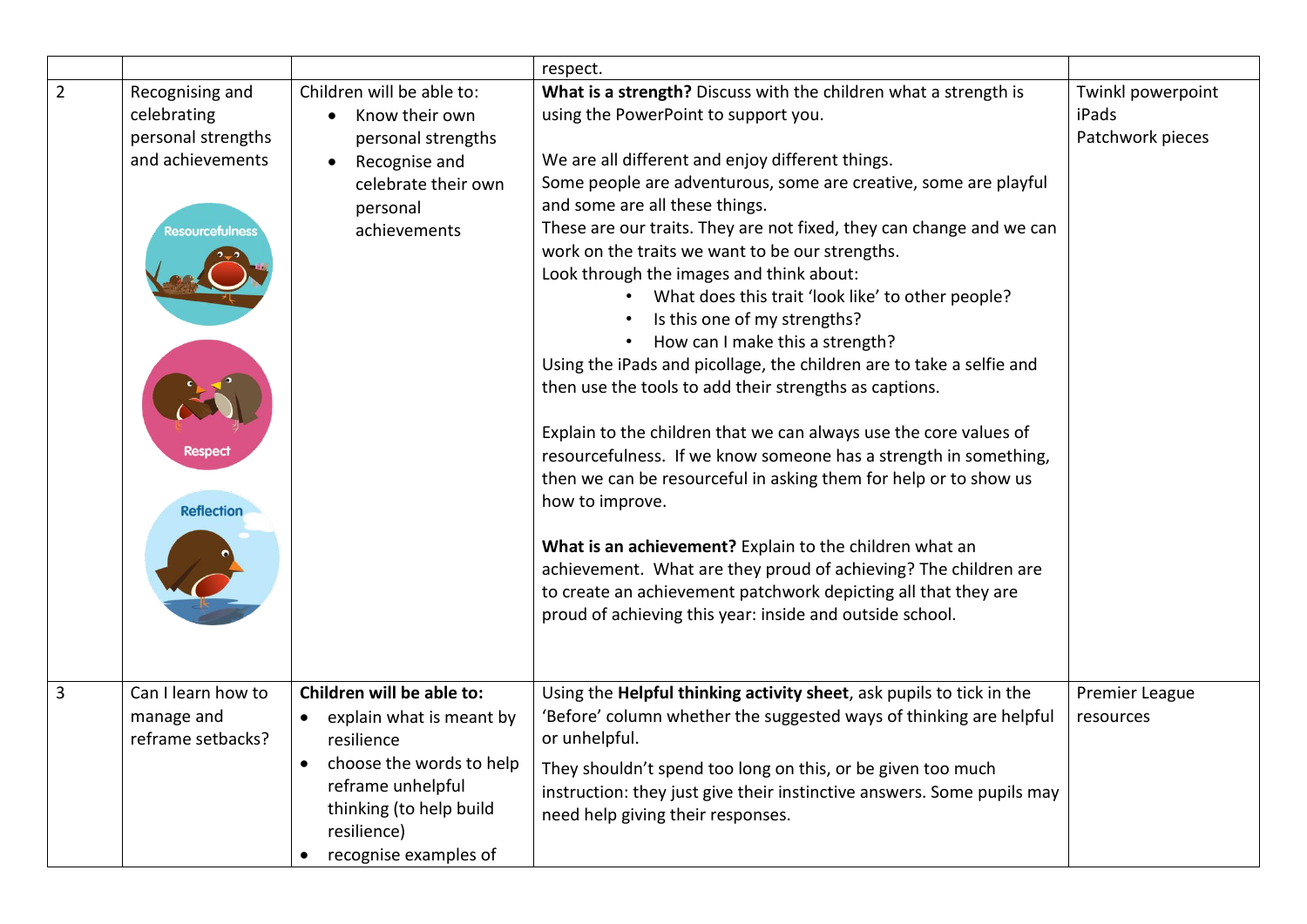

resilience and opportunities to build resilience in the future.

## **What is resilience?**



Share with the children the core value logo for resilience. What do they think it represents? Ask the children to consider what they know or think about resilience.

Watch this film about resilience:



[https://plprimarystars.com/resources/resilience#m-resource-451](https://plprimarystars.com/resources/resilience#m-resource-451-link) [link](https://plprimarystars.com/resources/resilience#m-resource-451-link)

Think about what the people in the film are saying about resilience.

## **Helpful and unhelpful thinking**

Explain to the children that one way to cope with difficult situations is to change how we think about them. Helpful thinking can make you feel better about things.

Using the unhelpful and helpful cards, work in pairs to sort. Can you identify the helpful and unhelpful thinking? Cut out the cards, then in pairs or groups, sort them into two piles: helpful thinking and unhelpful thinking.